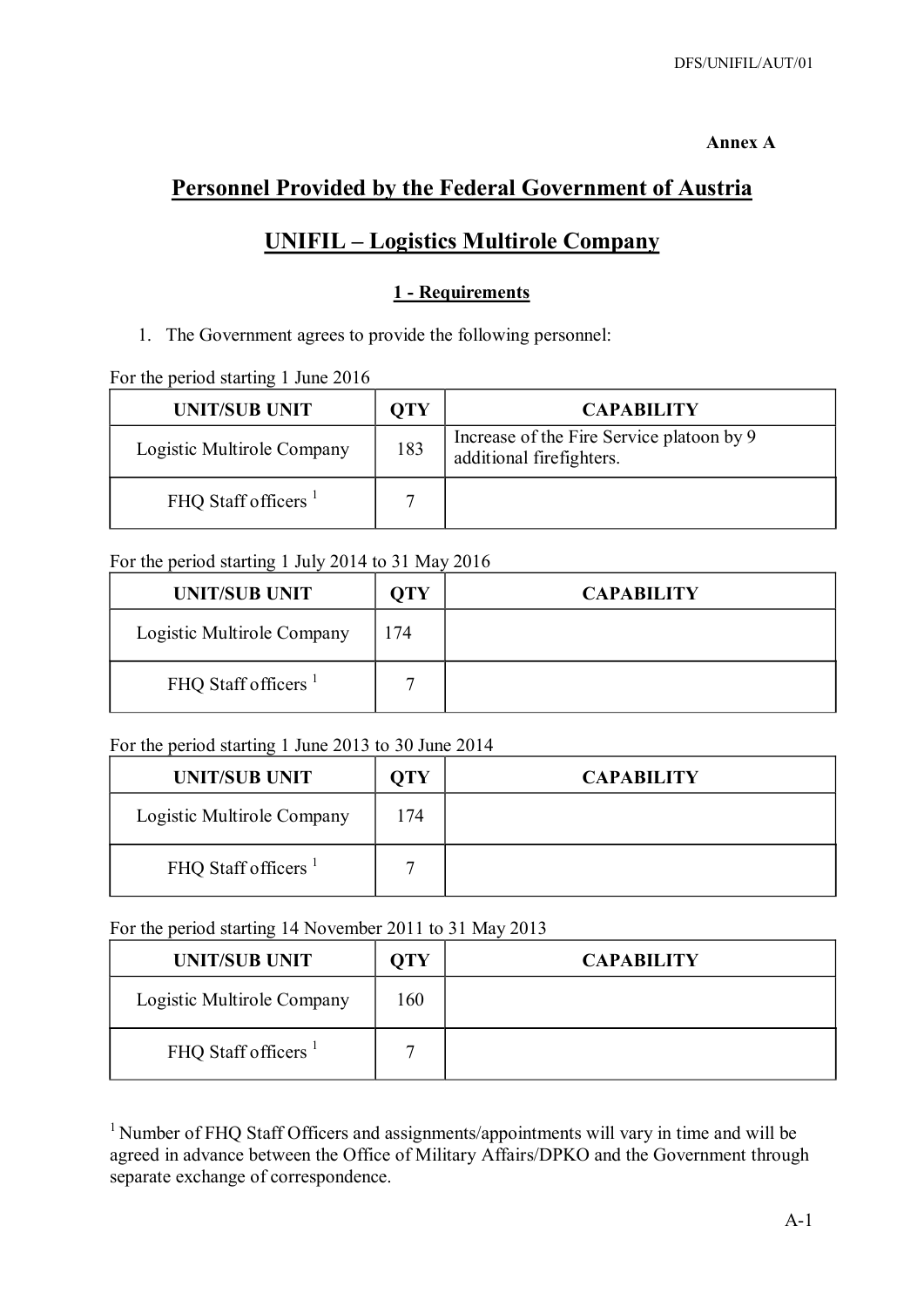Note: The Government may provide additional personnel as a National Command Element (NCE) or National Support Element (NSE) at its own expense. There will be no payment for troop costs, rotation or self-sustainment and no other financial liability for the United Nations for NSE personnel.

### **2 - Reimbursement**

2. The Government will be reimbursed as follows:

- A. Troop costs at the rate of \$1,332 per person per month from 1 July 2014;
- B. Troop costs at the rate of \$1,365 per person per month from 1 July 2016;
- C. Troop costs at the rate of \$1,410 per person per month from 1 July 2017.

3. Deduction may be made to Troop/Police personnel reimbursement in respect of absent and non-functional major equipment listed in this MOU, in accordance with General Assembly Resolution A/RES/67/261, Section II, paragraph 11.

4. The contingent personnel will receive directly from the peace-keeping mission a daily allowance of \$1.28 plus a recreational leave allowance of \$10.50 per day for up to 15 days of leave taken during each six month period.

## **3 - General conditions for personnel**

5. The Government shall ensure that the personnel it provides meets the standards established by the United Nations for service with UNIFIL, inter alia, with respect to rank, experience, physical fitness, specialization, and knowledge of languages. The personnel shall be trained on the equipment with which the contingent is provided and shall comply with whatever policies and procedures may be laid down by the United Nations regarding medical or other clearances, vaccinations, travel, shipping, leave or other entitlements.

6. During the period of their assignment to UNIFIL, the Government shall be responsible for payment of whatever emoluments, allowances and benefits may be due to its personnel under national arrangements.

7. The United Nations shall convey to the Government all pertinent information relating to the provision of the personnel, including matters of liability for loss or damage to United Nations' property and compensation claims in respect of death, injury or illness attributable to United Nations' service and/or loss of personal property. Claims for death and disability (D&D) incidents will be handled in accordance with General Assembly resolution 52/177 of 18 December 1997. Guidelines for submitting claims arising from death and disability incidents are detailed in A/52/369 dated 17 September 1997.

8. Any personnel above the strength authorized in this MOU are a national responsibility, and not subject to reimbursement or support by the United Nations. Such personnel may be deployed to the UNIFIL, with prior approval of the United Nations if it is assessed by the troop-contributor and the United Nations to be needed for national purposes, for example to operate the communications equipment for a national rear link. These personnel shall be part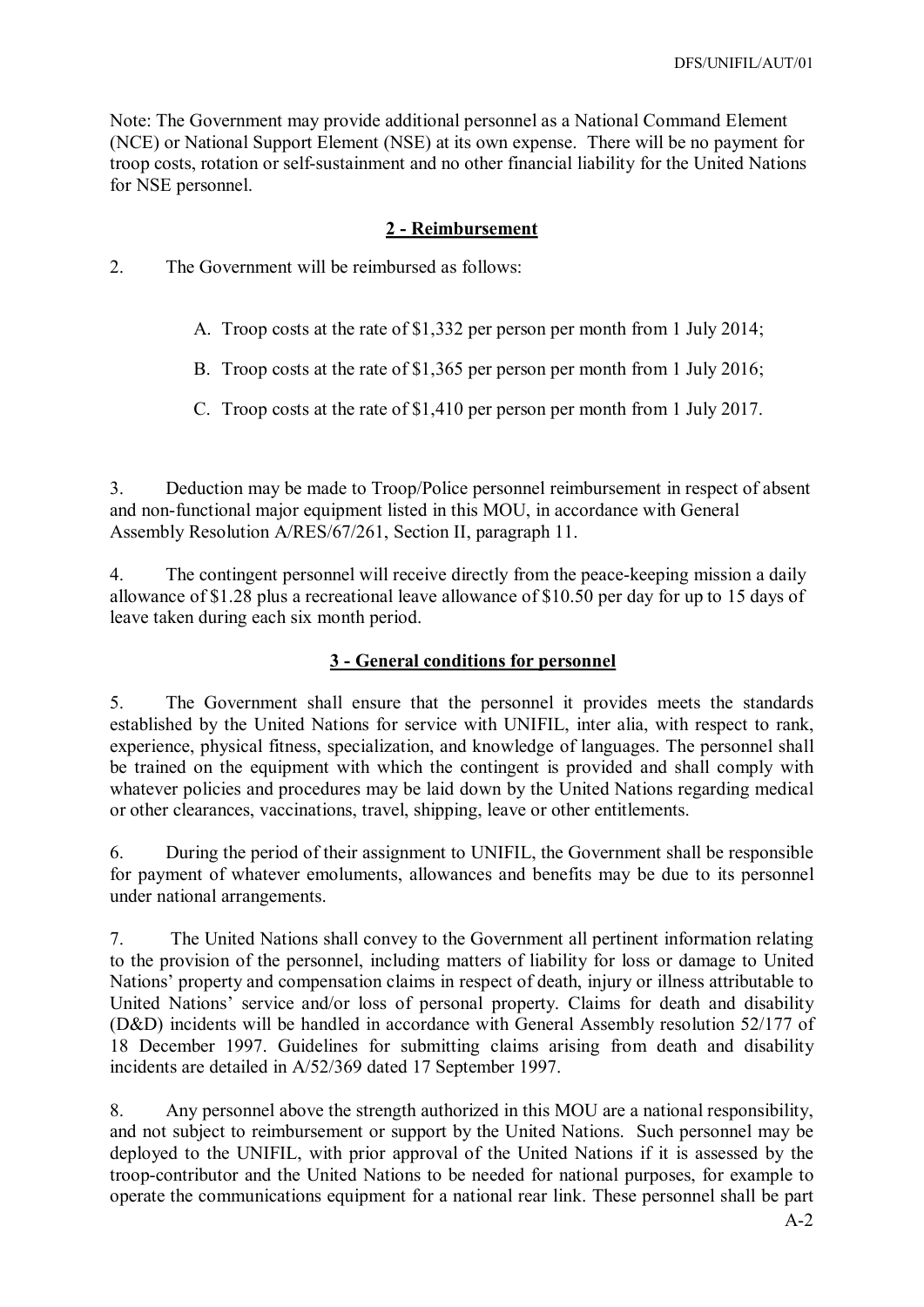of the contingent, and as such enjoys the legal status of members of UNIFIL. The troop/police contributor will not, however, receive any reimbursement in respect of this personnel and the United Nations will not accept any financial obligation or responsibility in connection with such personnel. Any support or services will be reclaimed from reimbursement due the troop/police contributor.

9. Personnel deployed at the request of the United Nations for specific tasks of limited duration may be covered by supplementary arrangements to this MOU as appropriate.

10. National civilian personnel provided by the Government who are serving as part of a formed body of troops/police shall be assimilated with unit members of formed bodies of troops/police for the purpose of this MOU.

11. The general administrative and financial arrangements applicable to the provision of military and other personnel shall be those set forth in the Guidelines for troop-contributors in annex G.